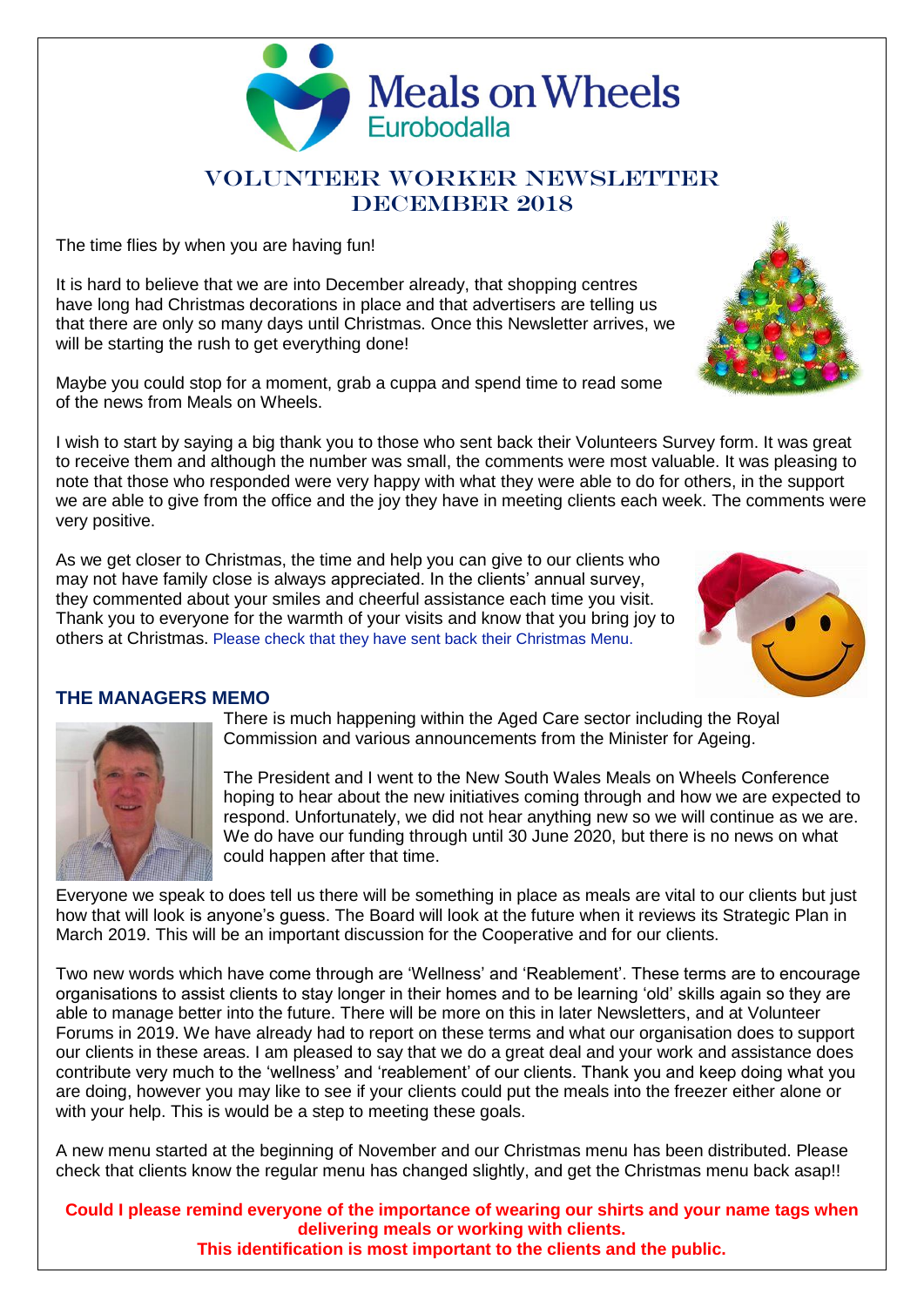#### **BOARD NEWS**

The Board conducted the Annual General Meeting of the Cooperative on Monday October 22nd. The meeting went smoothly and we have a full Board of Directors in place.

The Board has seven members - 4 men (Phil Armstrong, Jim Greenshields, Les Carter, Allan Schuback) and 3 women (Cathy Milliken, Michele Sacoor, Sue Proud). The Directors are spread evenly throughout the Shire and have a range of skills and experience. The Directors are aged from their early 40s to their early 70s. All of them have the cooperative and its work at heart. Phil Armstrong has been re-elected as President.

They meet each month and have three subcommittees; the Food Panel (Chair - Les Carter); Finance, Audit and Risk Committee (Chair - Allan Schuback); Policy and Administration Committee (Chair - Cathy Milliken).



If you wish to join one of these committees or are interested in the Board in the future then please become a Member of the Cooperative and have a chat with me about the roles and responsibilities.

#### **MEALS NEWS**

As we move towards Christmas and things become busier for us all, could I remind you of these matters.

- Double Check everything...Have you got the client's next order? Have you checked the float before you leave the centre and when you return? Does the client have a Christmas menu?
- ✓ Duty of Care is a core component of our Cooperative and should you note anything out of the usual that you let us know at the office straight away. Thank you to the Narooma team which did this and we were able to get an ambulance to a gentleman who could be seen lying on the floor.
- $\checkmark$  We have had clients who have asked delivery people to leave meals in an esky which they leave at the door. We cannot do this for a number of health and Legislative reasons and we ask that you return meals to the Centre.
- $\checkmark$  The clients will be receiving an envelope closer to Christmas with a small gift and with a handmade Christmas card. Last year the students of St Mary's in Moruya did the cards, this year the students from St Peter's will do them. These will go to all meal's clients with their Christmas orders. Please hand these over with Christmas greetings and a big smile. The other clients we support will receive theirs through the Out & About staff and volunteers.
- $\checkmark$  Our Food Panel meets four times a year and reviews meal options. They have chosen some new items to put on the menu after taste testing them which have led to some minor changes to the menu from November. Some of our less popular items have been removed.

## **OUT & ABOUT NEWS**

Our new system of taking the Out & About throughout the Shire has been operating for two months now. Our thanks Chelsea, Keith and all the volunteers for doing such a great job in ensuring our programme continues to grow. The staff will be reviewing the operation of the programme at the start of November and the Board will review the work at its January meeting. We hope that this will be a leading programme within the Shire.

We are pleased to have new clients contacting us and starting to join in. We are still keen to find more assistants to help out and should you have administrative skills as well as the ability to assist older people, we would love to hear from you.

Remember we are in **Narooma on Monday** (Community Centre attached to the Library), in **Moruya on Wednesday** (Mackay Centre) and in **Batemans Bay on Thursday** (Community Centre), so you can choose where you would like to assist. Lunch About travels throughout the Shire each Tuesday, so maybe you would like to assist Keith with this.

Duty of Care is a big issue when we are caring for our clients in any setting. We ask volunteers to tell the Coordinator when they have any concern about a client - this could be something you see or hear when travelling on the bus, during the programme or something over lunch. We **must** know of issues or concerns as soon as they happen. We have a responsibility to make sure everyone is comfortable and happy.

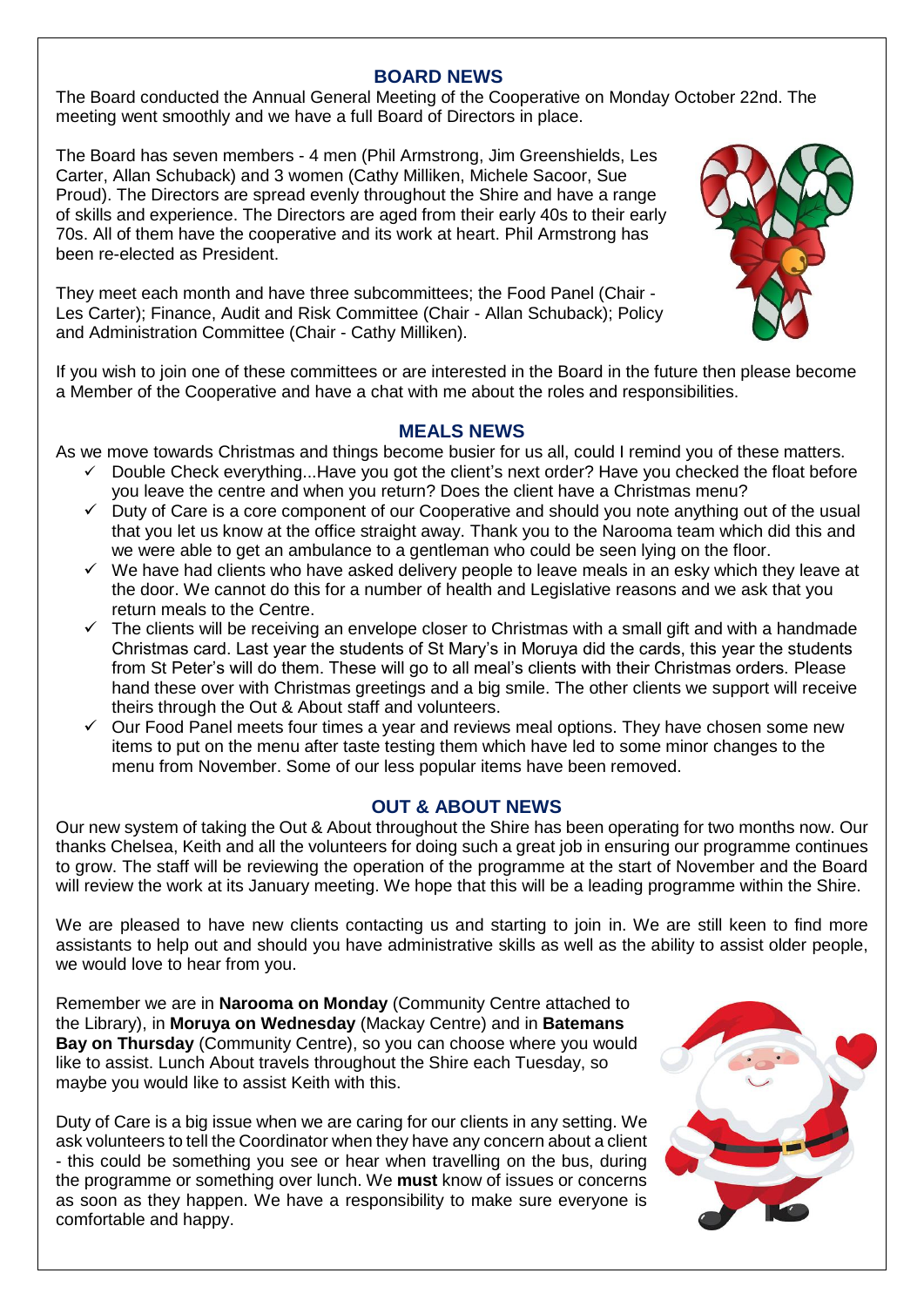

# **CHRISTMAS HOLIDAY HOURS**

**Over the Christmas period the office hours will be: Last day - Friday 21 December 2018 - closing at noon. Reopen - Wednesday 2 January 2019 - from 9am-12 noon. Back to normal for all services - Monday 7 January 2018.**

**In the week prior to Christmas we will be making 'double deliveries'. Our clients will have ordered for Christmas and the New Year period so each delivery will be bigger than usual.**

## **MARKETING OURSELVES - SELF PROMOTION!!** *Yes …we are proud of what we do for others!!*

As the sun starts to beat down on us have you got one of our caps (\$10)? Have you got one of our pocket torches (\$5) on your key ring? **These small items are available at the office. We hope you may support us by buying one, or the other, or even both!**

# **12 Days and 12 Christmas Gifts Buy a ticket from the office (\$5) and be in the 12 draws starting 10 December.**

**However, the best way is by Word of Mouth where you and our clients tell people about our services…. so….**

…we have started to hold stalls at markets and village fairs. We have been to the Tuross Village Fair and to Corrigan's Beach market during October. We will be at Moruya Markets on December 8<sup>th</sup> and we hope to be at a few more and would love to have volunteers assist us.

## **What do we do? Why are we there? What does it achieve?**

■ We wish to remind the community of the services we provide for the older people so they can stay in their homes longer.



- We wish to let others know that they can be a volunteer and assist to make others' lives enjoyable.
- We wish to make sure the community knows of our various services and that we are 'more than just a meal'.

If you would be able to assist, then please let me know and we shall include you on the team. We are usually there from 8am until 1pm either on a Saturday or a Sunday once a month.

# **VOLUNTEERS WANTED FOR 2019**

We have been so lucky again this year to have had a great number of people call and seek to volunteer with us. Many have been to the Induction Training and continue to assist us where others have they have gained employment and have been unable to assist.

However we often need to fill spots on the roster as people become ill, need to give their families more support or are fortunate enough to be able to travel so…

**We need people to be … Bus drivers, packers, delivery people, help with the Out and About and Individual Social Support programmes in all locations and from time to time we appreciate assistance in administrative tasks.**